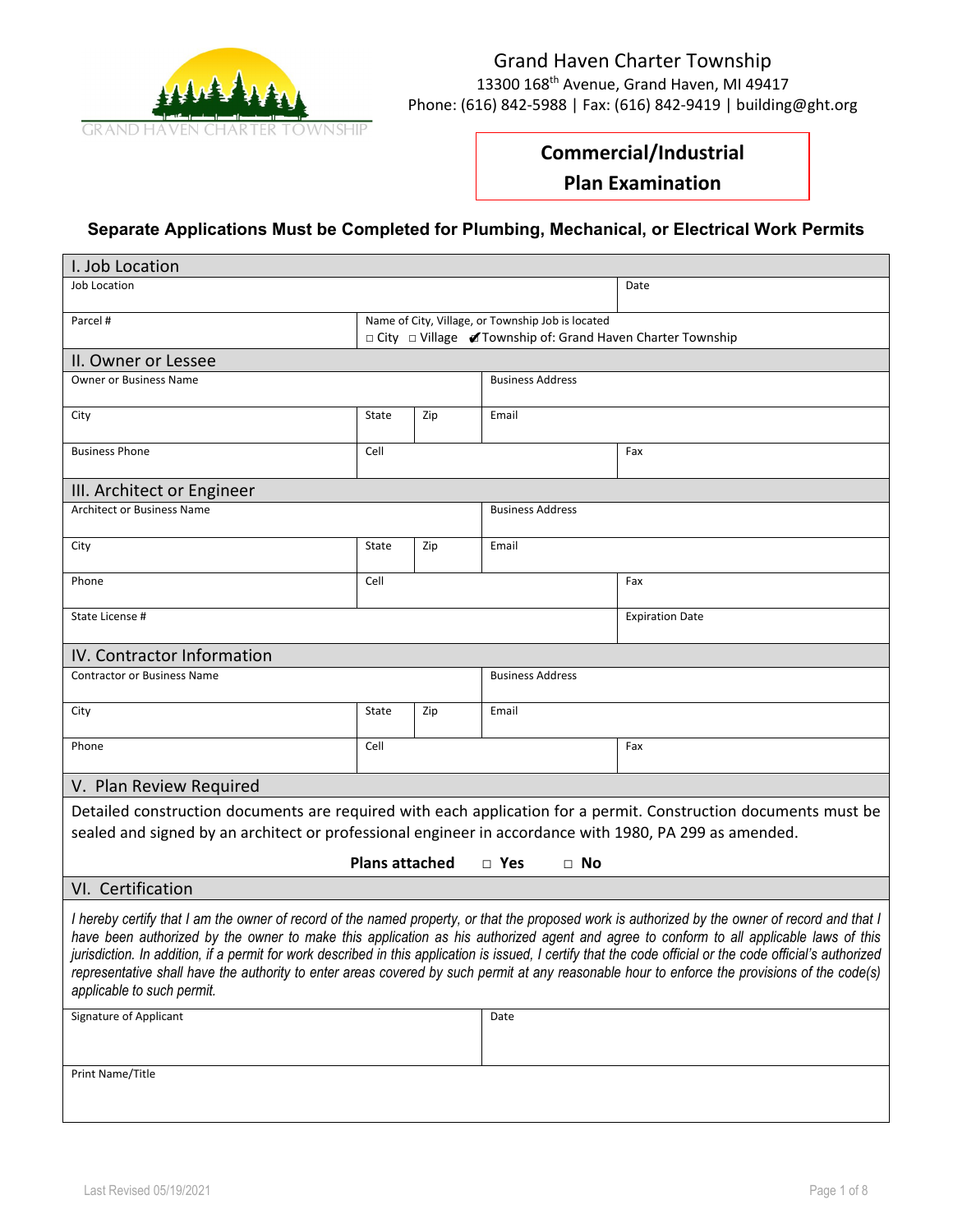| <b>VII. Project Description</b>                                                          |                      |                   |                   |                    |                      |  |
|------------------------------------------------------------------------------------------|----------------------|-------------------|-------------------|--------------------|----------------------|--|
| A. Class of Work                                                                         |                      |                   |                   |                    |                      |  |
| □ Residential<br>□ Commercial                                                            |                      | $\Box$ Industrial |                   |                    |                      |  |
| B. Type of Improvement                                                                   |                      |                   |                   |                    |                      |  |
| □ New Building                                                                           | □ Addition           |                   | □ Alteration      |                    | □ Repair/Replace     |  |
| Demolition                                                                               | □ Relocation         |                   | □ Foundation Only |                    | □ Change of Use      |  |
| C. Proposed Use (Check all that apply)                                                   |                      |                   |                   |                    |                      |  |
| <b>Assembly</b>                                                                          | <b>Educational</b>   | Factory           | Institutional     | <b>Residential</b> | Other                |  |
| $\Box$ Theatre                                                                           | $\Box$ Grades 1 - 12 | □ Moderate Hazard | □ Group<br>Home   | □ Hotel/Motel      | □ Parking Garage     |  |
| □ Night Club                                                                             | Day Care<br>Facility | $\Box$ Low Hazard | □ Hospital        | □ Multi-Family     | □ Carport            |  |
| $\Box$ Restaurant                                                                        |                      | □ High Hazard     | $\Box$ Jail       |                    | □ Motor Fuel Service |  |
| □ Church                                                                                 | <b>Storage</b>       |                   | $\Box$ Mercantile |                    | Repair Garage        |  |
| □ Other Assembly                                                                         | □ Moderate<br>Hazard |                   |                   |                    | □ Public Utility     |  |
| $\Box$ Business                                                                          | □ Low Hazard         |                   |                   |                    | $\Box$ HPM           |  |
|                                                                                          |                      |                   |                   |                    |                      |  |
| D. Detailed Description of Work (REQUIRED)<br>E. Structural Frame                        |                      |                   |                   |                    |                      |  |
|                                                                                          |                      |                   |                   |                    |                      |  |
| □ Masonry □ Concrete<br>$\Box$ Steel<br>$\Box$ Wood $\Box$ Other __<br>F. Exterior Walls |                      |                   |                   |                    |                      |  |
| □ Steel □ Masonry □ Concrete □ Wood □ Other                                              |                      |                   |                   |                    |                      |  |
| Are any structural assemblies fabricated off site?<br>$\Box$ YES<br>$\Box$ NO            |                      |                   |                   |                    |                      |  |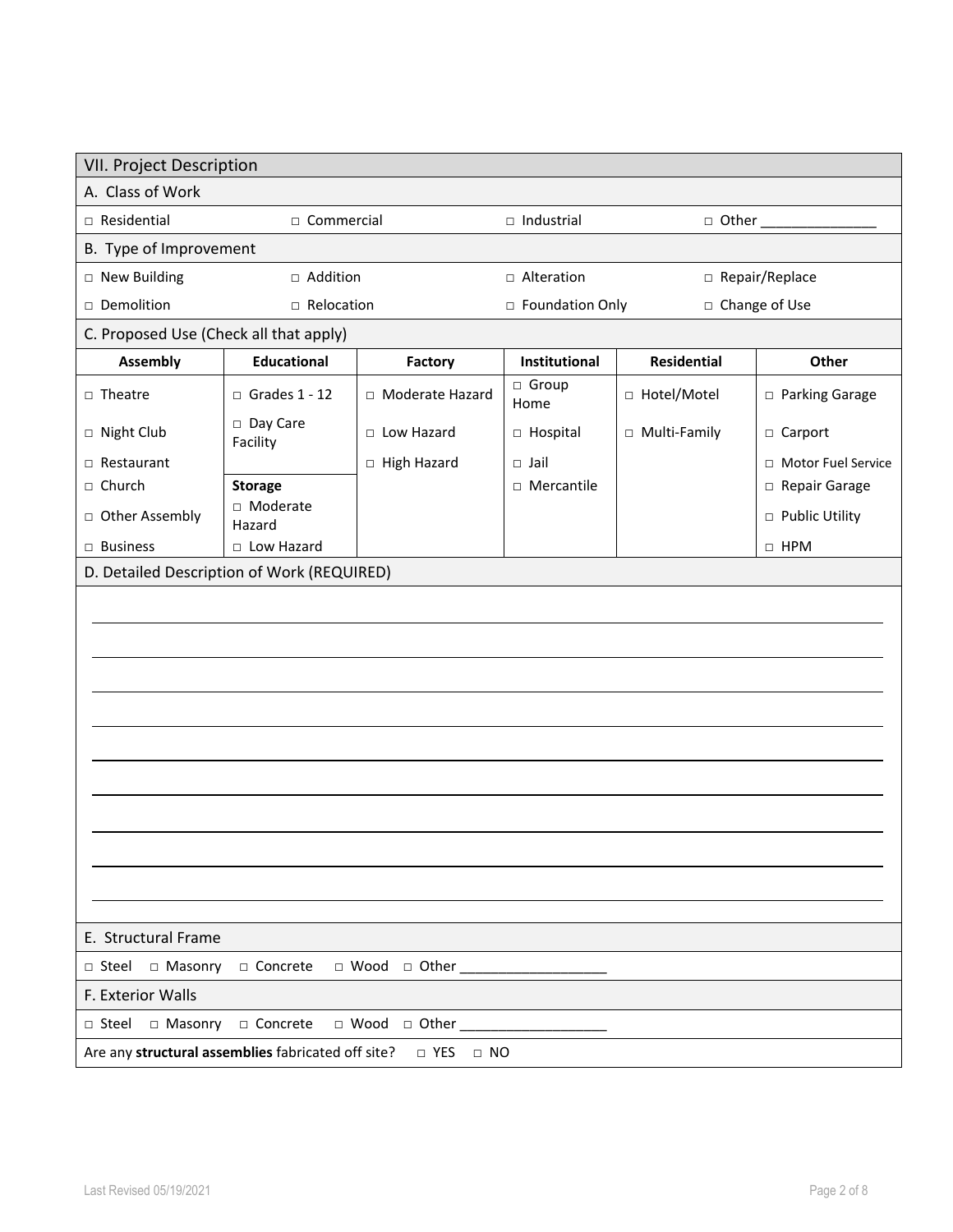| G. Dimensional Data (List the figures below and ensure they are noted on the plans) |                  |                                   |                     |                      |                       |
|-------------------------------------------------------------------------------------|------------------|-----------------------------------|---------------------|----------------------|-----------------------|
| <b>Topic</b>                                                                        | <b>Dimension</b> | <b>Topic</b>                      | <b>Total Number</b> | <b>Topic</b>         | <b>Square Footage</b> |
| <b>Street Frontage</b>                                                              | Feet             | <b>New Residential Units</b>      |                     | Lot Area             | Sqft                  |
| <b>Front Setback</b>                                                                | Feet             | <b>Existing Residential Units</b> |                     | <b>Building Area</b> | Sqft                  |
| <b>Rear Setback</b>                                                                 | Feet             | <b>Stories</b>                    |                     | Parking Area         | Sqft                  |
| Left Setback                                                                        | Feet             | Bedrooms                          |                     | Living Area          | Sqft                  |
| <b>Right Setback</b>                                                                | Feet             | <b>Full Baths</b>                 |                     | <b>Basement Area</b> | Sqft                  |
| Height Above Grade                                                                  | Feet             | <b>Partial Baths</b>              |                     | Garage Area          | Sqft                  |
|                                                                                     |                  | Windows                           |                     | Office Area          | Sqft                  |
|                                                                                     |                  | Fireplaces                        |                     | Service Area         | Sqft                  |
|                                                                                     |                  | Elevators/Escalator               |                     | Manufacturing Area   | Sqft                  |
|                                                                                     |                  | Garages                           |                     |                      |                       |
|                                                                                     |                  | <b>Enclosed Parking</b>           |                     |                      |                       |
|                                                                                     |                  | <b>Outside Parking</b>            |                     |                      |                       |
| H. Value of Construction Project                                                    |                  |                                   |                     |                      |                       |
| Total value of project minus the price of lot:                                      |                  |                                   |                     |                      |                       |
| \$                                                                                  |                  |                                   |                     |                      |                       |

## VIII. Notice to Applicant

GENERAL: Work shall not be undertaken until a Commercial/Industrial Building Permit is issued. All installations shall be in conformance with the Building Code. **No work shall be concealed until it has been inspected and approved. All provisions of the laws and ordinances governing this type of work will be complied with whether specified herein or not. The granting of a permit does not presume to give authority to violate or cancel the provisions of any other state or local law regulating construction or the performance of the construction.**

EXPIRATION OF PERMIT: A permit shall become invalid if the authorized work is not commenced within 180 days after issuance of the permit or if the authorized work is suspended or abandoned for a period of six months after the time of commencing the work. A permit will be cancelled when no inspections are requested and conducted within 180 days of the date of issuance or the date of a pervious inspection. Cancelled permits cannot be refunded or reinstated.

SCHEDULING INSPECTIONS: Applicant is responsible for arranging all required inspection until the permit is finalized. Call at least 24 hours in advance to schedule an inspection and include job location and permit number.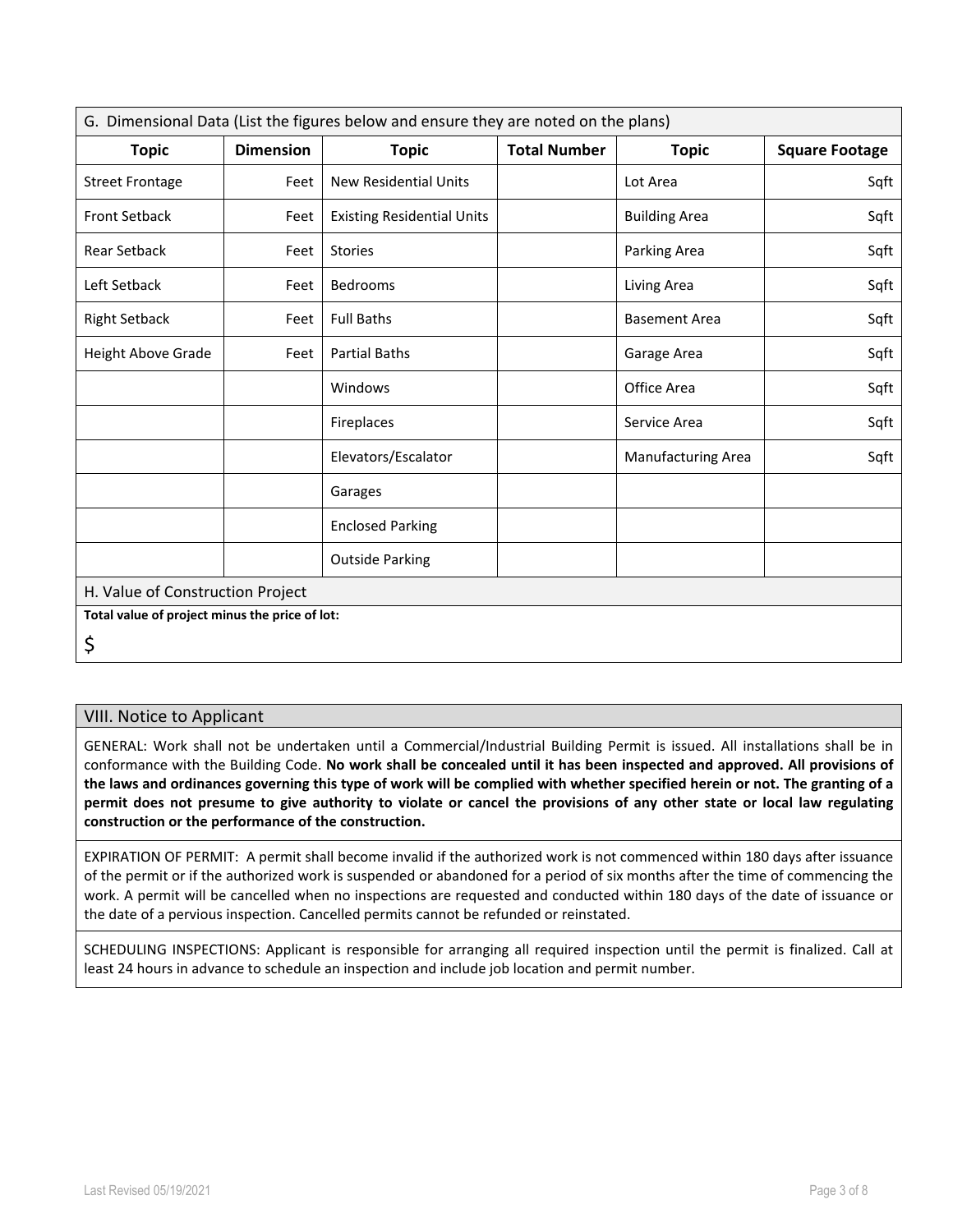| IX. Building Data (to be completed by local governing agency) |            |                          |                                                  |             |               |    |  |
|---------------------------------------------------------------|------------|--------------------------|--------------------------------------------------|-------------|---------------|----|--|
| Use of Building                                               |            | Permit Fee               |                                                  |             |               |    |  |
| Change of Use to                                              |            | Type of Construction     |                                                  |             |               |    |  |
| Maximum Occupancy Load                                        |            | Use Group                |                                                  |             |               |    |  |
| Number of Dwelling Units                                      |            | Fire Sprinklers Required |                                                  |             |               |    |  |
|                                                               |            | $\Box$ Yes $\Box$ No     |                                                  |             |               |    |  |
| Size of Building (Total Square Feet)                          |            |                          | Off-Street Parking Spaces Required _____________ |             |               |    |  |
|                                                               |            |                          | Off-Street Parking Spaces Provided               |             |               |    |  |
| Plan Reviewed By                                              |            |                          | Approved for Issuance By                         |             |               |    |  |
| Date Reviewed                                                 |            | Date Approved            |                                                  |             |               |    |  |
| X. Local Government Agency To Complete This Section           |            |                          |                                                  |             |               |    |  |
| TYPE OF DOCUMENTATION                                         |            | REQUIRED?                | APPROVED                                         | <b>DATE</b> | <b>NUMBER</b> | BY |  |
| A. Proof of Ownership                                         | <b>YES</b> | NO.                      |                                                  |             |               |    |  |
| Site Plan (Showing Proposed Setbacks)<br>В.                   | <b>YES</b> | ΝO                       |                                                  |             |               |    |  |
| Survey<br>C.                                                  | <b>YES</b> | NO.                      |                                                  |             |               |    |  |
| D. Water Supply (Public / Private) Circle One                 | <b>YES</b> | NO.                      |                                                  |             |               |    |  |
| Septic or Sewer (Public / Private) Circle One<br>Е.           | <b>YES</b> | ΝO                       |                                                  |             |               |    |  |
| <b>EGLE Permit</b><br>F.                                      | <b>YES</b> | NO.                      |                                                  |             |               |    |  |
| <b>Erosion Control Permit</b><br>G.                           | <b>YES</b> | ΝO                       |                                                  |             |               |    |  |
| H. GHT Driveway Permit                                        | YES        | <b>NO</b>                |                                                  |             |               |    |  |
| <b>OCRC Driveway Permit</b><br>Ι.                             | <b>YES</b> | NO.                      |                                                  |             |               |    |  |
| 5 Sets of Construction Documents<br>J.                        | <b>YES</b> | ΝO                       |                                                  |             |               |    |  |
| <b>Energy Code Compliance Documents</b><br>К.                 | <b>YES</b> | NO.                      |                                                  |             |               |    |  |
| Interior & Exterior High Efficacy Lighting<br>L.              | <b>YES</b> | NO.                      |                                                  |             |               |    |  |
| M. HVAC Load Calculations                                     | <b>YES</b> | <b>NO</b>                |                                                  |             |               |    |  |
| N. Other                                                      | <b>YES</b> | <b>NO</b>                |                                                  |             |               |    |  |

| Zoning District Information      |      |
|----------------------------------|------|
| <b>Zoning Approval Signature</b> | Date |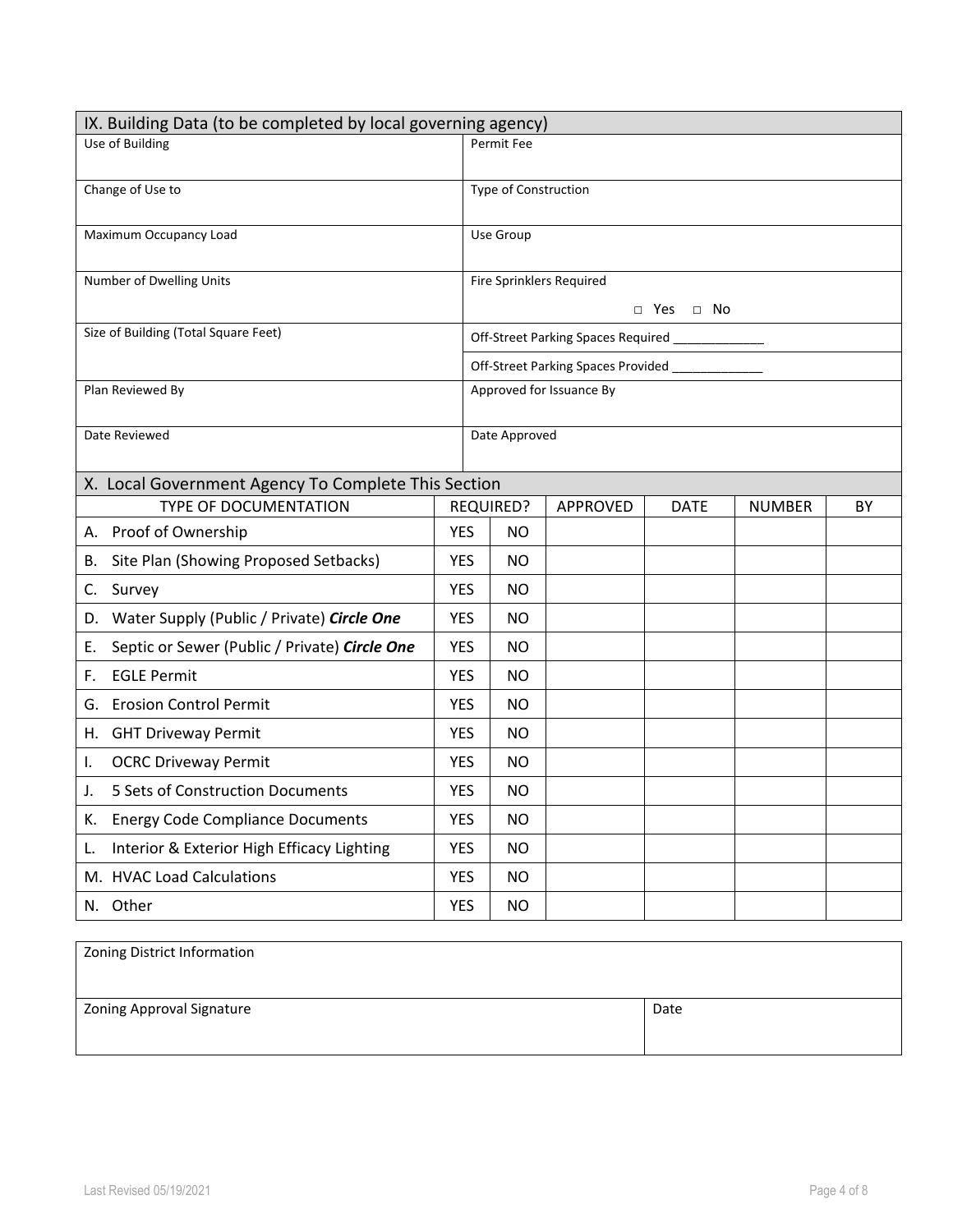# **APPLICATION FOR SPECIAL INSPECTION / INSPECTOR**

This form must be completed by the BUILDING PERMIT APPLICANT

This statement must be completed and approved before the building permit can be issued

| I. Location of Building                                                                                                                                                                                                                                                                                                                                                                                                                                                                   |                                                                                                                      |                               |                                                                                                             |  |  |
|-------------------------------------------------------------------------------------------------------------------------------------------------------------------------------------------------------------------------------------------------------------------------------------------------------------------------------------------------------------------------------------------------------------------------------------------------------------------------------------------|----------------------------------------------------------------------------------------------------------------------|-------------------------------|-------------------------------------------------------------------------------------------------------------|--|--|
| <b>Address</b>                                                                                                                                                                                                                                                                                                                                                                                                                                                                            |                                                                                                                      |                               |                                                                                                             |  |  |
| City                                                                                                                                                                                                                                                                                                                                                                                                                                                                                      | State                                                                                                                | Zip                           | Parcel Number                                                                                               |  |  |
|                                                                                                                                                                                                                                                                                                                                                                                                                                                                                           |                                                                                                                      |                               |                                                                                                             |  |  |
| II. Applicant Information<br><b>Applicant Name</b>                                                                                                                                                                                                                                                                                                                                                                                                                                        |                                                                                                                      | Address                       |                                                                                                             |  |  |
|                                                                                                                                                                                                                                                                                                                                                                                                                                                                                           |                                                                                                                      |                               |                                                                                                             |  |  |
| City                                                                                                                                                                                                                                                                                                                                                                                                                                                                                      | State                                                                                                                | Zip                           | Email                                                                                                       |  |  |
| Phone                                                                                                                                                                                                                                                                                                                                                                                                                                                                                     | Cell                                                                                                                 |                               | Fax                                                                                                         |  |  |
| III. Materials and Work Subject to Special Inspection (check all that apply)                                                                                                                                                                                                                                                                                                                                                                                                              |                                                                                                                      |                               |                                                                                                             |  |  |
| <b>Steel Fabrication</b><br>А.                                                                                                                                                                                                                                                                                                                                                                                                                                                            |                                                                                                                      | Is fabricator ASIC Certified? | $\Box$ Yes<br>$\Box$ No                                                                                     |  |  |
| Steel Erection (bolts, nuts, washers, material, welding, cutting, etc.)<br>В.                                                                                                                                                                                                                                                                                                                                                                                                             |                                                                                                                      |                               |                                                                                                             |  |  |
| C.<br>grout; condition, size, location and spacing of reinforcement; cold and/or hot protection; etc.)                                                                                                                                                                                                                                                                                                                                                                                    |                                                                                                                      |                               | Masonry Construction Operations (material: proportioning, mixing, consistency and application of mortar and |  |  |
| protection, etc.)                                                                                                                                                                                                                                                                                                                                                                                                                                                                         | D. Concrete (material; condition, size, location and spacing of reinforcement; placement techniques; cold and/or hot |                               |                                                                                                             |  |  |
| Precast Concrete (must have a quality control program administered by an approved agency)<br>Е.                                                                                                                                                                                                                                                                                                                                                                                           |                                                                                                                      |                               |                                                                                                             |  |  |
| Precast Concrete Erection (compliance with erection drawings; cutting; etc.)<br>F.                                                                                                                                                                                                                                                                                                                                                                                                        |                                                                                                                      |                               |                                                                                                             |  |  |
| Wood Fabrication (trusses, lam beam, micro lams, I-joists, etc.)<br>G.                                                                                                                                                                                                                                                                                                                                                                                                                    |                                                                                                                      |                               |                                                                                                             |  |  |
| H. Soils                                                                                                                                                                                                                                                                                                                                                                                                                                                                                  |                                                                                                                      |                               |                                                                                                             |  |  |
| I.<br>Other:                                                                                                                                                                                                                                                                                                                                                                                                                                                                              |                                                                                                                      |                               |                                                                                                             |  |  |
| Report Requirements: Special inspectors shall keep records of all inspections. The special inspector shall furnish inspection<br>reports to the code official, and the registered design professional of record. All discrepancies shall be brought to the<br>immediate attention of the contractor for correction. If the discrepancies are not corrected, the discrepancies shall be brought<br>to the attention of the code official and the registered design professional of record. |                                                                                                                      |                               |                                                                                                             |  |  |
| Unless otherwise specified by the Code Official:                                                                                                                                                                                                                                                                                                                                                                                                                                          |                                                                                                                      |                               |                                                                                                             |  |  |
| • Special inspection reports shall be delivered to the code official before covering or concealing structural elements.                                                                                                                                                                                                                                                                                                                                                                   |                                                                                                                      |                               |                                                                                                             |  |  |
| • A final report of inspections documenting completion of all required special inspections and corrections of any<br>discrepancies noted in the inspections shall be submitted prior to the issuance of a Certificate of Occupancy.                                                                                                                                                                                                                                                       |                                                                                                                      |                               |                                                                                                             |  |  |
| IV. Special Inspection Information                                                                                                                                                                                                                                                                                                                                                                                                                                                        |                                                                                                                      |                               |                                                                                                             |  |  |
| A. STEEL FABRICATION                                                                                                                                                                                                                                                                                                                                                                                                                                                                      |                                                                                                                      |                               |                                                                                                             |  |  |
| Company Name                                                                                                                                                                                                                                                                                                                                                                                                                                                                              |                                                                                                                      |                               |                                                                                                             |  |  |
| Address                                                                                                                                                                                                                                                                                                                                                                                                                                                                                   |                                                                                                                      |                               |                                                                                                             |  |  |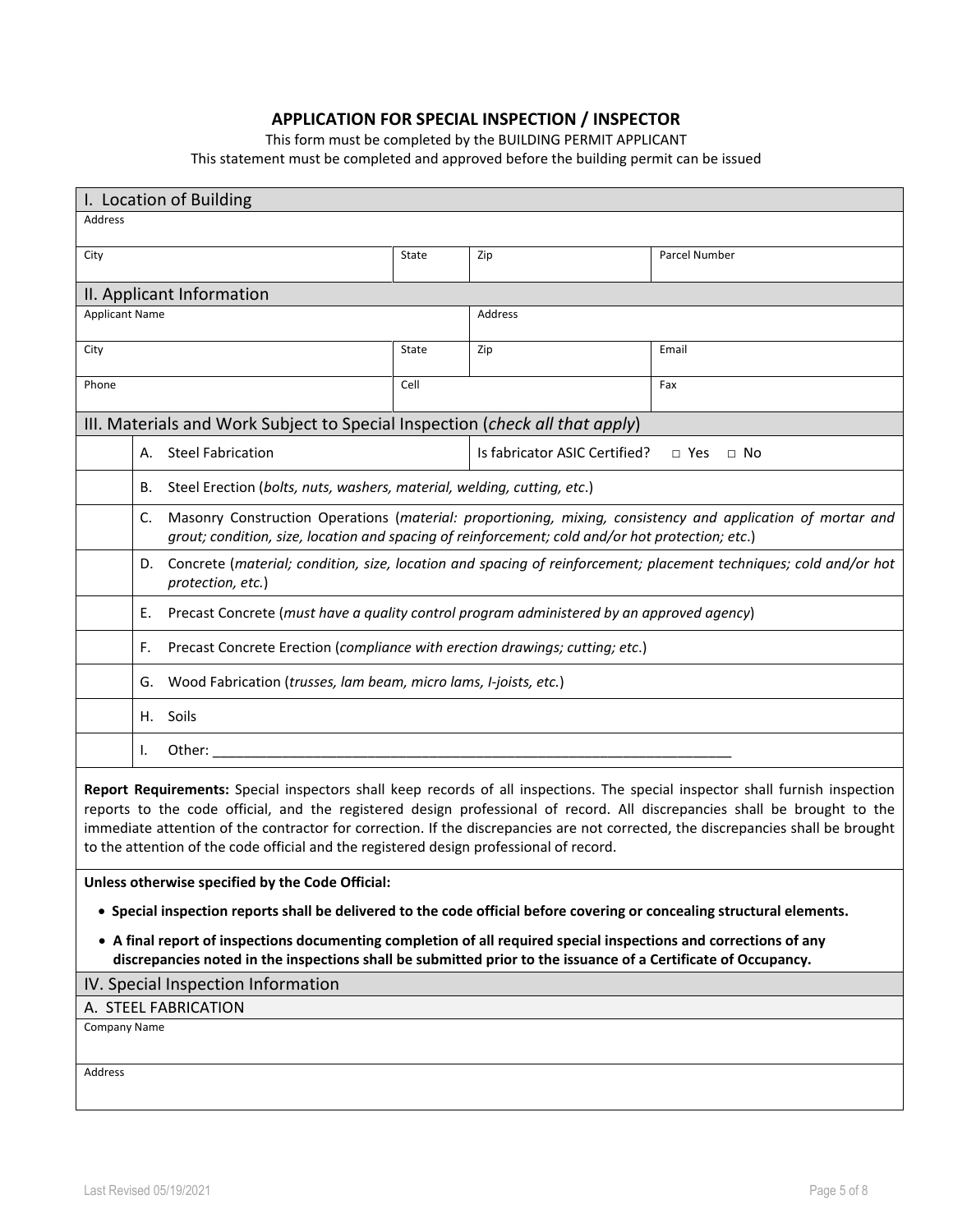List the name, educational background, experience, licenses and any other credentials for each inspector that will be conducting the inspections (*attach additional sheets if needed*):

#### B. STEEL ERECTION

Company Name

Address

List the name, educational background, experience, licenses and any other credentials for each inspector that will be conducting the inspections (*attach additional sheets if needed*):

### C. MASONRY CONSTRUCTION

Company Name

Address

List the name, educational background, experience, licenses and any other credentials for each inspector that will be conducting the inspections (*attach additional sheets if needed*):

### D. CONCRETE CONSTRUCTION

Company Name

Address

List the name, educational background, experience, licenses and any other credentials for each inspector that will be conducting the inspections (*attach additional sheets if needed*):

#### E. PRECAST CONCRETE

Company Name

Address

List the name, educational background, experience, licenses and any other credentials for each inspector that will be conducting the inspections (*attach additional sheets if needed*):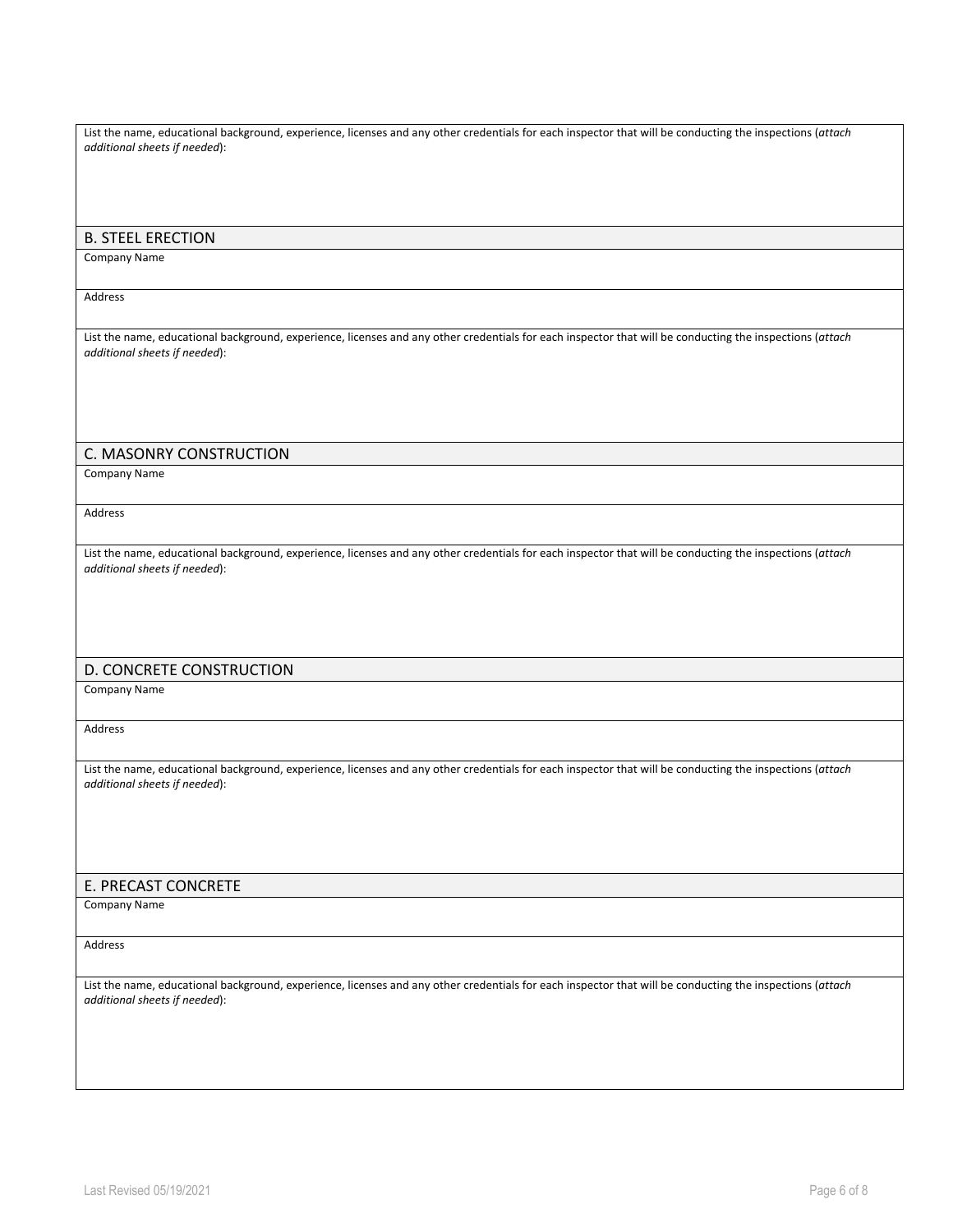### F. PRECAST CONCRETE ERECTION

Company Name

#### Address: (Street, City, State, Zip)

List the name, educational background, experience, licenses and any other credentials for each inspector that will be conducting the inspections (*attach additional sheets if needed*):

### G. WOOD FABRICATION

Company Name

Address

List the name, educational background, experience, licenses and any other credentials for each inspector that will be conducting the inspections (*attach additional sheets if needed*):

#### H. SOILS

Company Name

Address

List the name, educational background, experience, licenses and any other credentials for each inspector that will be conducting the inspections (*attach additional sheets if needed*):

#### I. OTHER (*PREPARED FILL*)

Company Name

#### Address

List the name, educational background, experience, licenses and any other credentials for each inspector that will be conducting the inspections (*attach additional sheets if needed*):